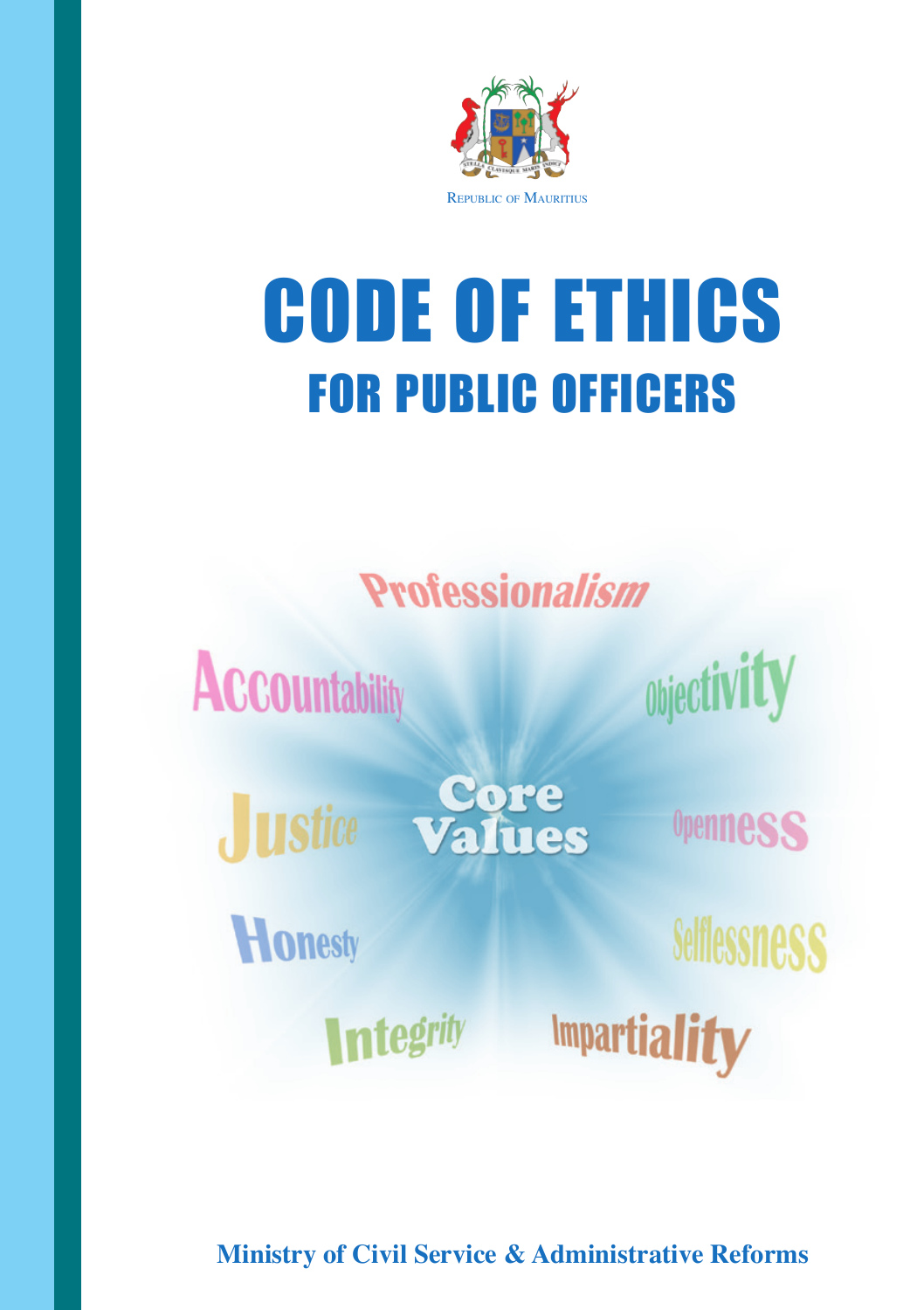## Code of Ethics for Public Officers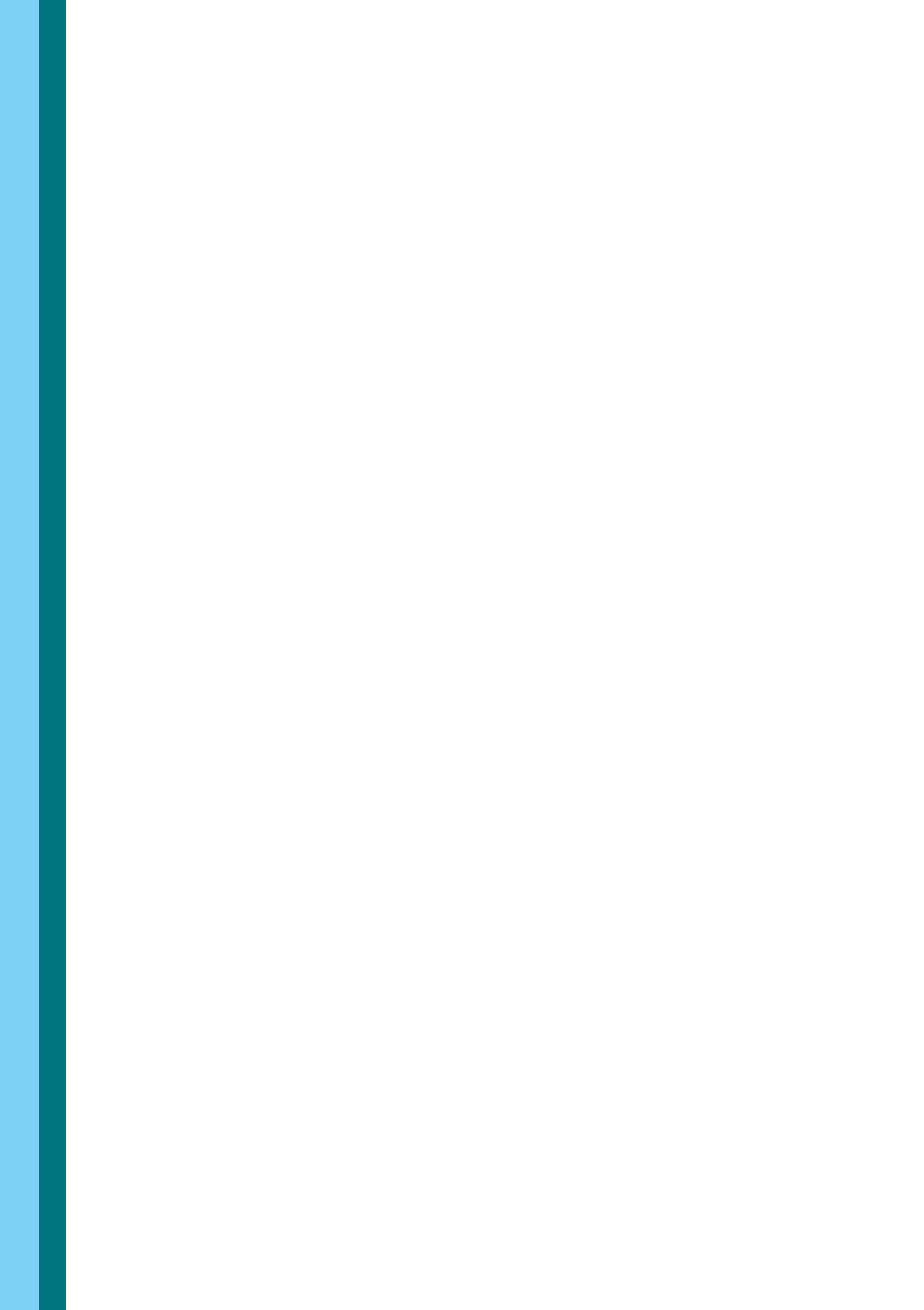## **Contents**

#### **Preface**

| 1.  | Purpose of the Code                                                         | 1  |
|-----|-----------------------------------------------------------------------------|----|
| 2.  | Values and Principles                                                       | 2  |
| 3.  | Personal and Professional Behaviour                                         | 4  |
| 4.  | Adopting a Green Behaviour                                                  | 6  |
| 5.  | Obligations to the Government of the Day and<br>Relationship with Ministers | 9  |
| 6.  | Good Practices during a Pre-Election Period                                 | 10 |
| 7.  | Political impartiality                                                      | 11 |
| 8.  | Responsibility towards the Public                                           | 11 |
| 9.  | Conflicts of Interest                                                       | 12 |
| 10. | Outside Employment                                                          | 13 |
| 11. | Disclosure of Information                                                   | 14 |
| 12. | Use of Public Resources                                                     | 15 |
| 13. | Acceptance of Gifts and Other Benefits                                      | 16 |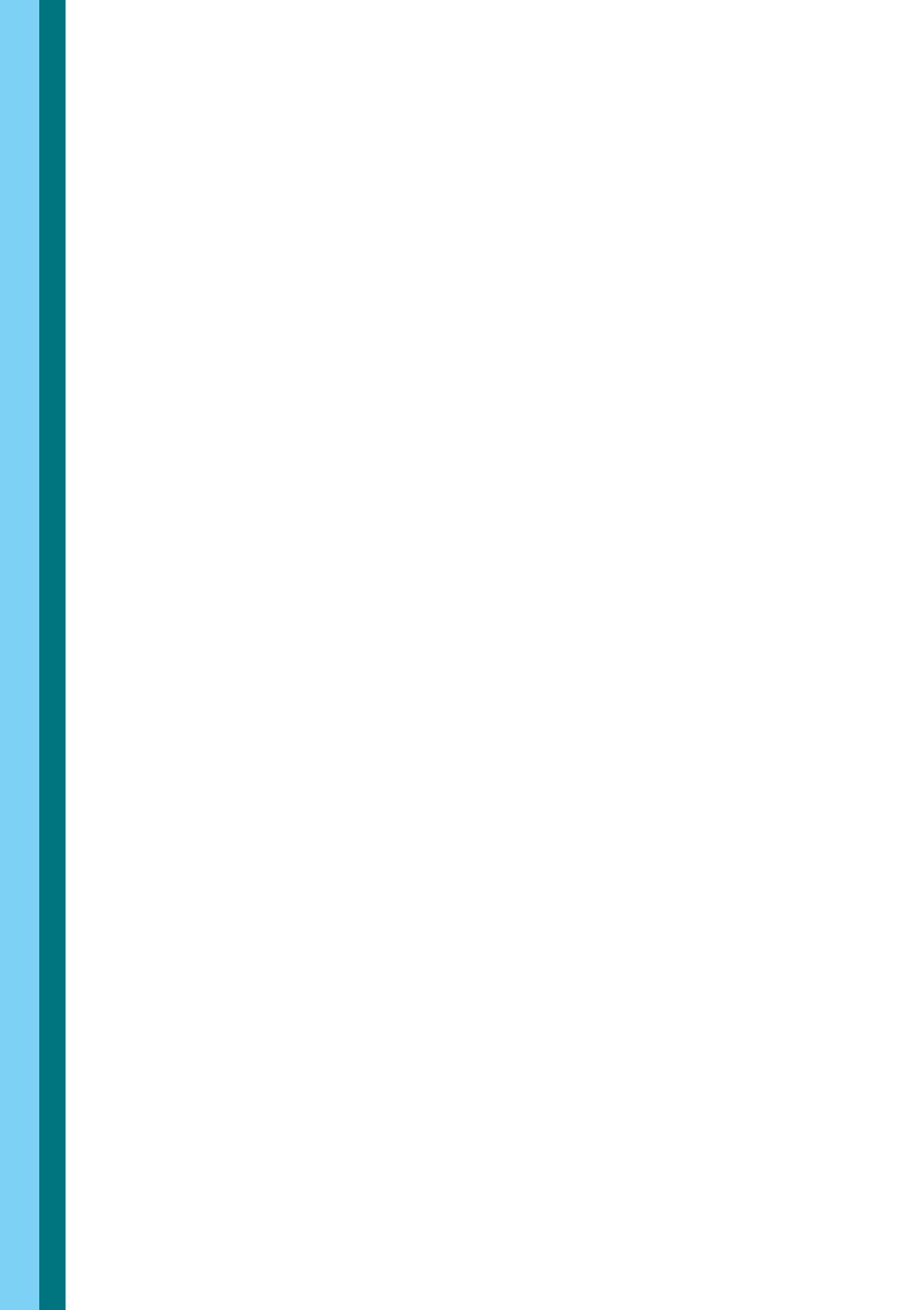### Preface

#### *Dear Colleagues,*

*As you are aware, public trust in public office-holders has remained a central feature of contemporary debate. Propriety is indeed a cornerstone of public life and it is certainly the main driver in building public trust in our institutions. As public officers we need therefore to constantly renew and demonstrate our commitment to promote a valuebased and ethical Public Service.*

*Ethical leadership is critical for the promotion of a value-based Public Service. Public service leaders should therefore continue to lead by example in matters of propriety and ethics and be excellent role models of integrity. They should also ensure that ethical behaviour cascades down the line such that it becomes a constant issue of concern and practice within the whole Public Service.*

*We must therefore constantly endeavour to identify and bridge any gap between public expectation of propriety in public office-holders and public perception of our actual behavior.* 

*Good governance in the public service is not only important for increased effectiveness but it is also one of the main determinants of*  the country's competitiveness in the 21<sup>st</sup> century. There is a need therefore *for the public service to maintain its efforts to promote a clean, high performing, more accountable and transparent administration at all levels. This can only be achieved by subscribing to a steadfast adherence to the fundamental values of the public service – the values of integrity, objectivity, impartiality and honesty that constitute its very foundation.*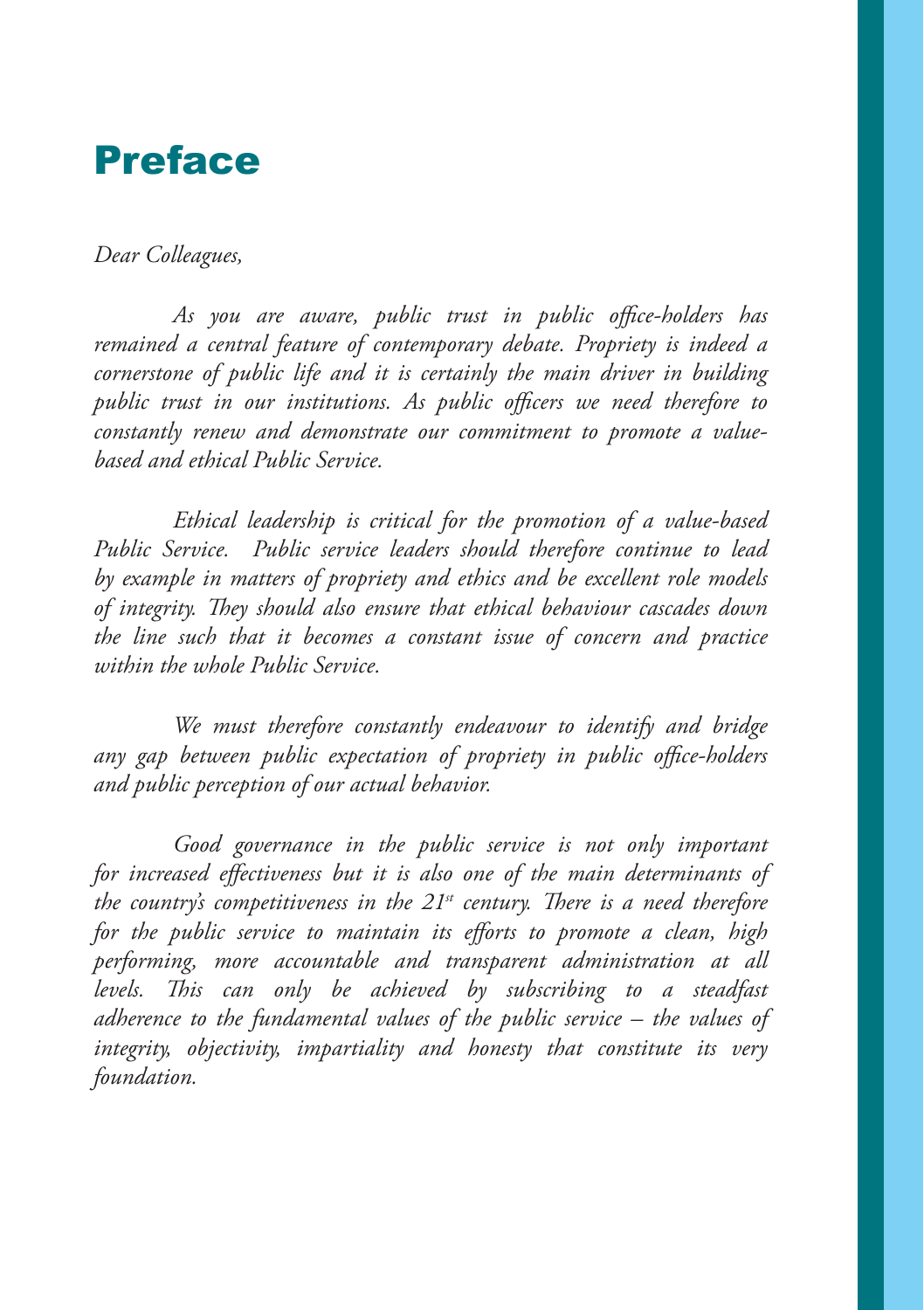Code of Ethics For Public Officers

*This revised "Code of Ethics" precisely provides some guidance on a few new issues and seeks to further consolidate the values that underpin our Public Service.*

*I rely on your continued collaboration in reinforcing our governance framework and creating a value-based and ethical Public Service.*

Lallnu

*(S. C. Seeballuck, gosk) Secretary to Cabinet and Head of the Civil Service*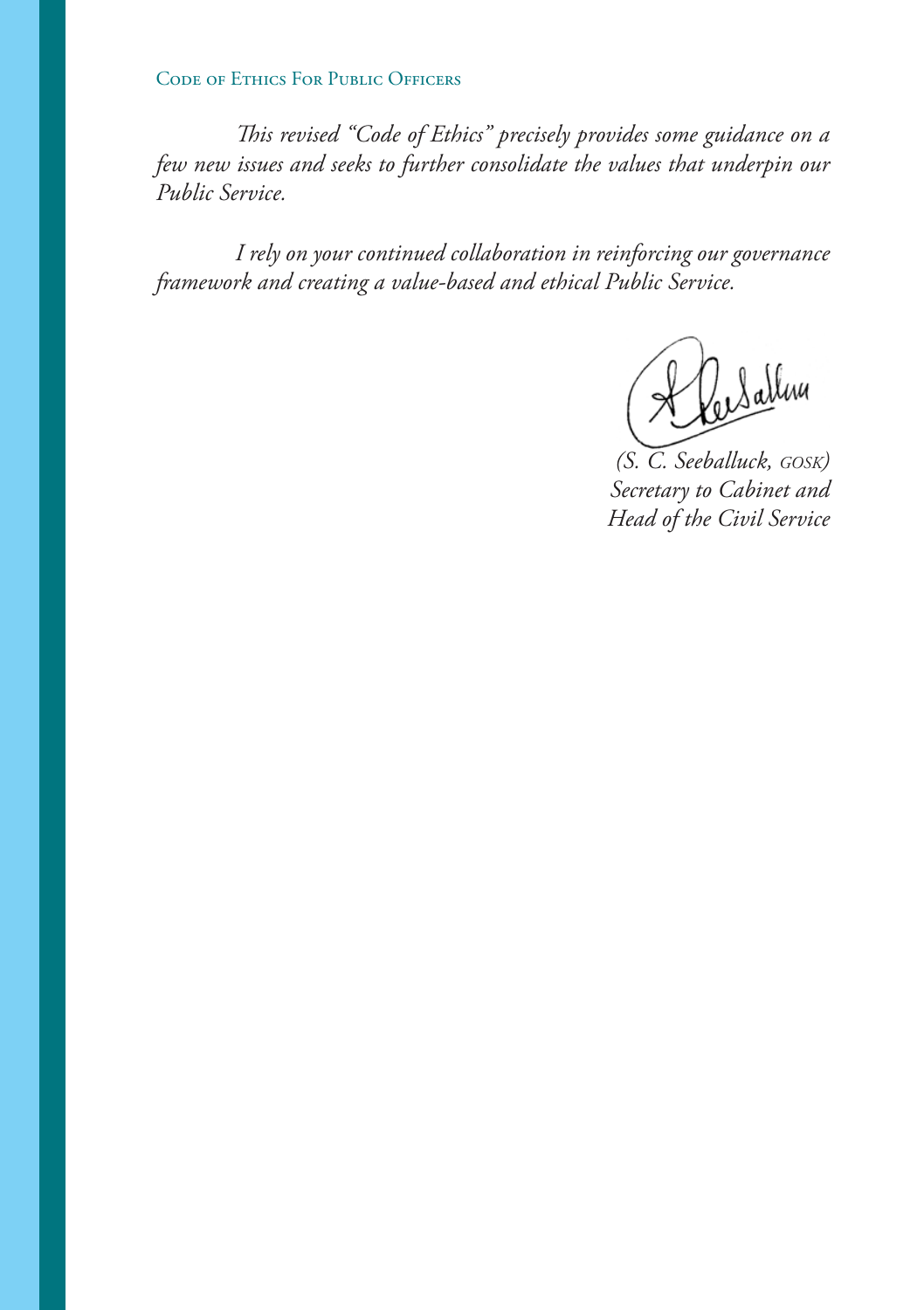#### **1. Purpose of the Code**

This Code of Ethics sets out the standards of correct conduct expected of Public Officers. It emphasizes the importance of a responsible, responsive and caring Civil Service and is intended to promote effective administration and responsible behaviour.

The Code of Ethics complements existing legislation and rules and its guiding principles are designed to maintain and enhance values that inspire trust and confidence in the integrity of Public Officers.

The Code provides the direction - a self-imposed vigilance is required to achieve the highest standards of ethical conduct. Each Ministry may develop further specific standards of conduct which address its own special circumstances. However, such standards must be consistent with, and not derogate from, those listed in this Code of Ethics.

This Code applies to all **Public Officers** - permanent, part-time, casual, temporary and contractual employees of the Civil Service, the Local Government Service and the Rodrigues Regional Assembly - irrespective of gender, grade and rank.

Public Officers are also required to comply with the relevant legislation and procedures in force in the Service.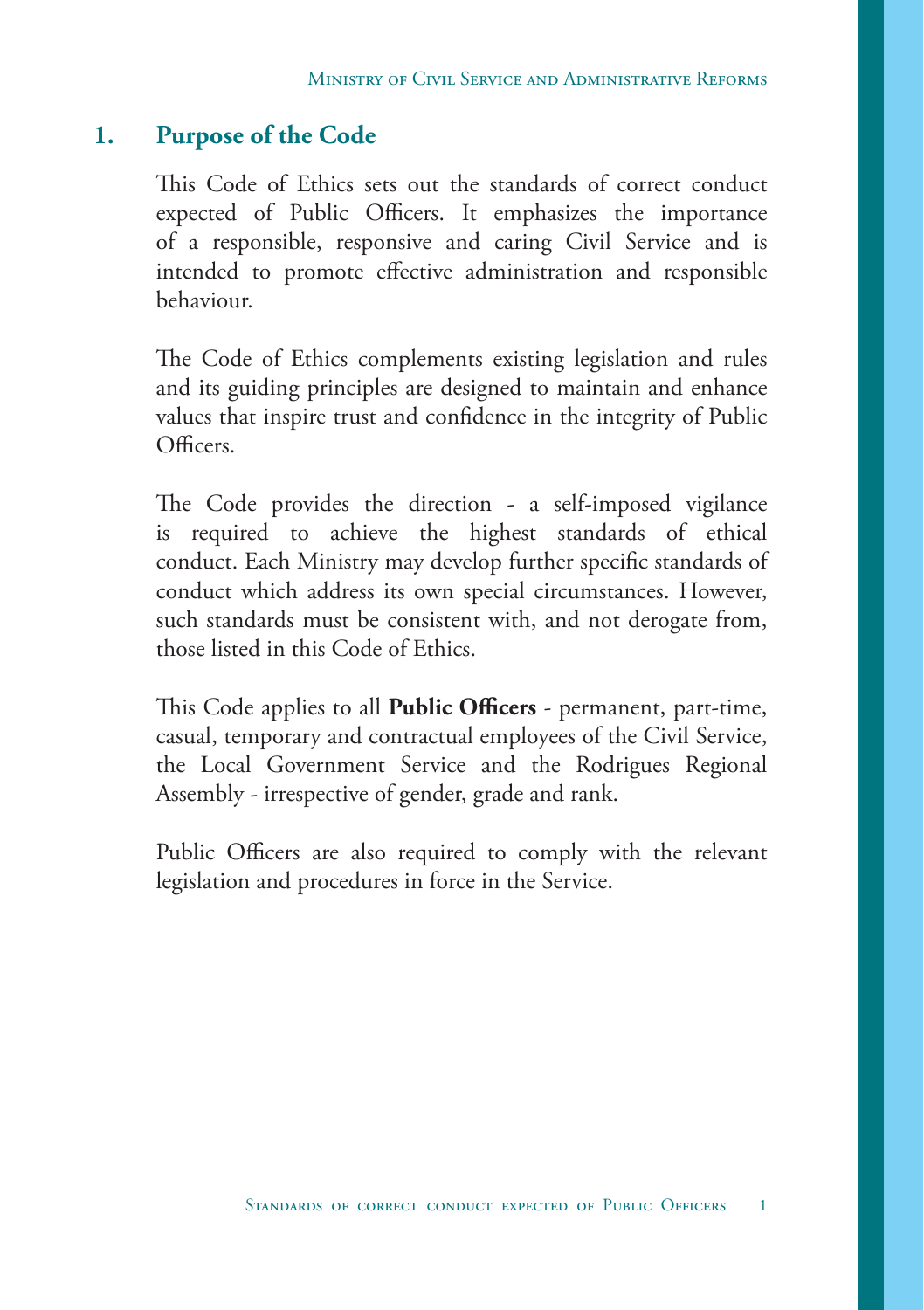Code of Ethics For Public Officers

#### **2. Values and Principles**

The three guiding **principles** of the Code are as follows:-

- (1) Public Officers shall fulfill their lawful obligations to Government with professionalism, integrity and loyalty;
- (2) Public Officers shall perform their official duties honestly, faithfully and efficiently while respecting the rights of the public and their colleagues; and
- (3) Public Officers shall not bring the Civil Service into disrepute through their private activities.

Moreover, to inspire public confidence and trust, this code rests upon a number of **core values**, which require that Public Officers behave with:

*Integrity –* Putting the obligations of the Civil Service above one's own personal interests. *Selflessness –* Avoid seeking personal gain or financial or other material benefits for one's family or friends through one's official position. *Impartiality –* Acting solely according to the merits of a case and serving the Government of the day, irrespective of one's own political affinity or preference. *Objectivity* – Favouring meritocracy and basing one's advice and decisions on rigorous

analysis of evidence.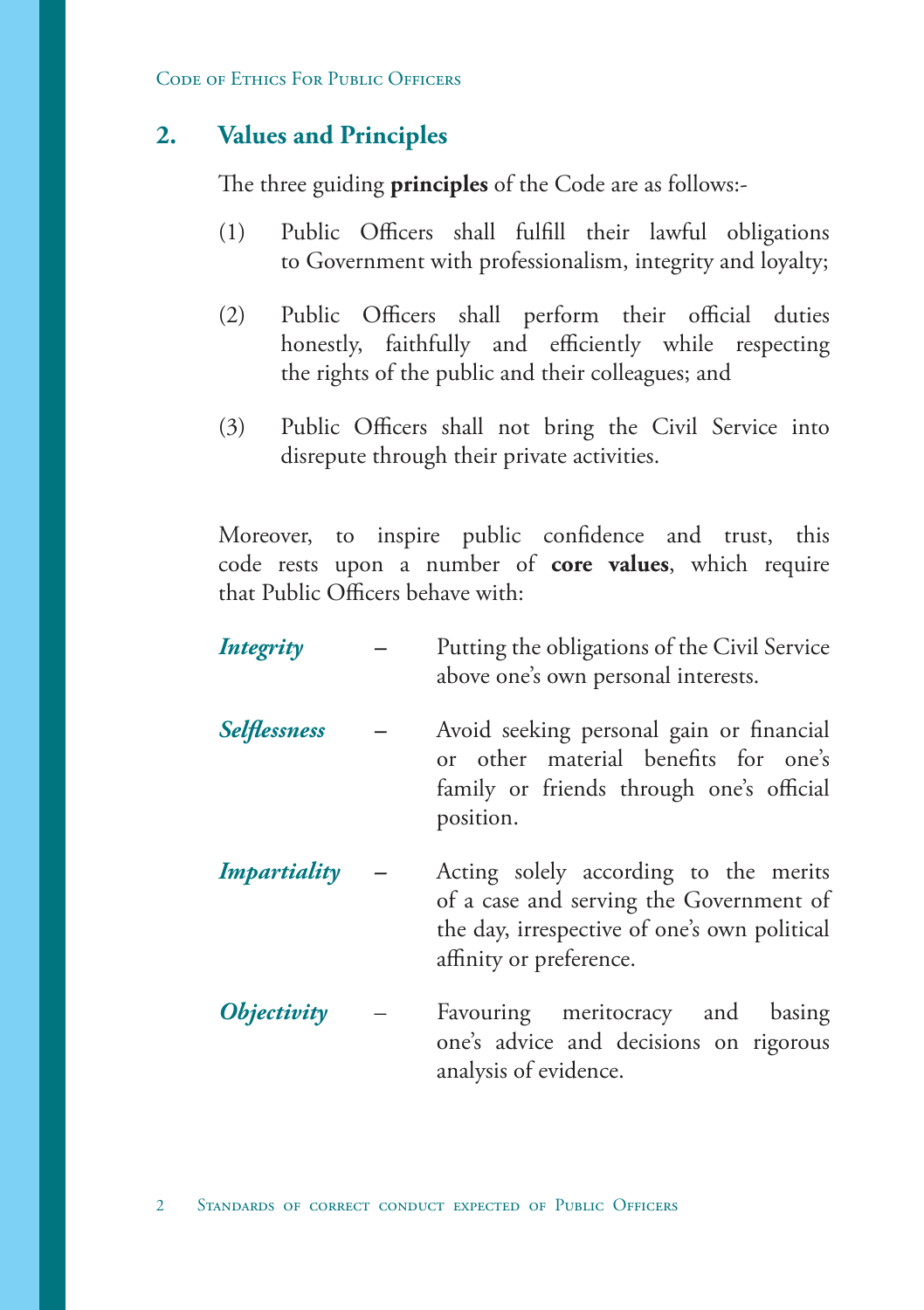#### Ministry of Civil Service and Administrative Reforms

- *Accountability* Being responsible and accountable for one's decisions and actions.
- *Openness* Being as open as possible in one's decisions and providing justification for one's actions whenever required.
- *Honesty* Acting in good faith and being truthful.

```
Justice – Adhering to the principles of natural
     justice.
```
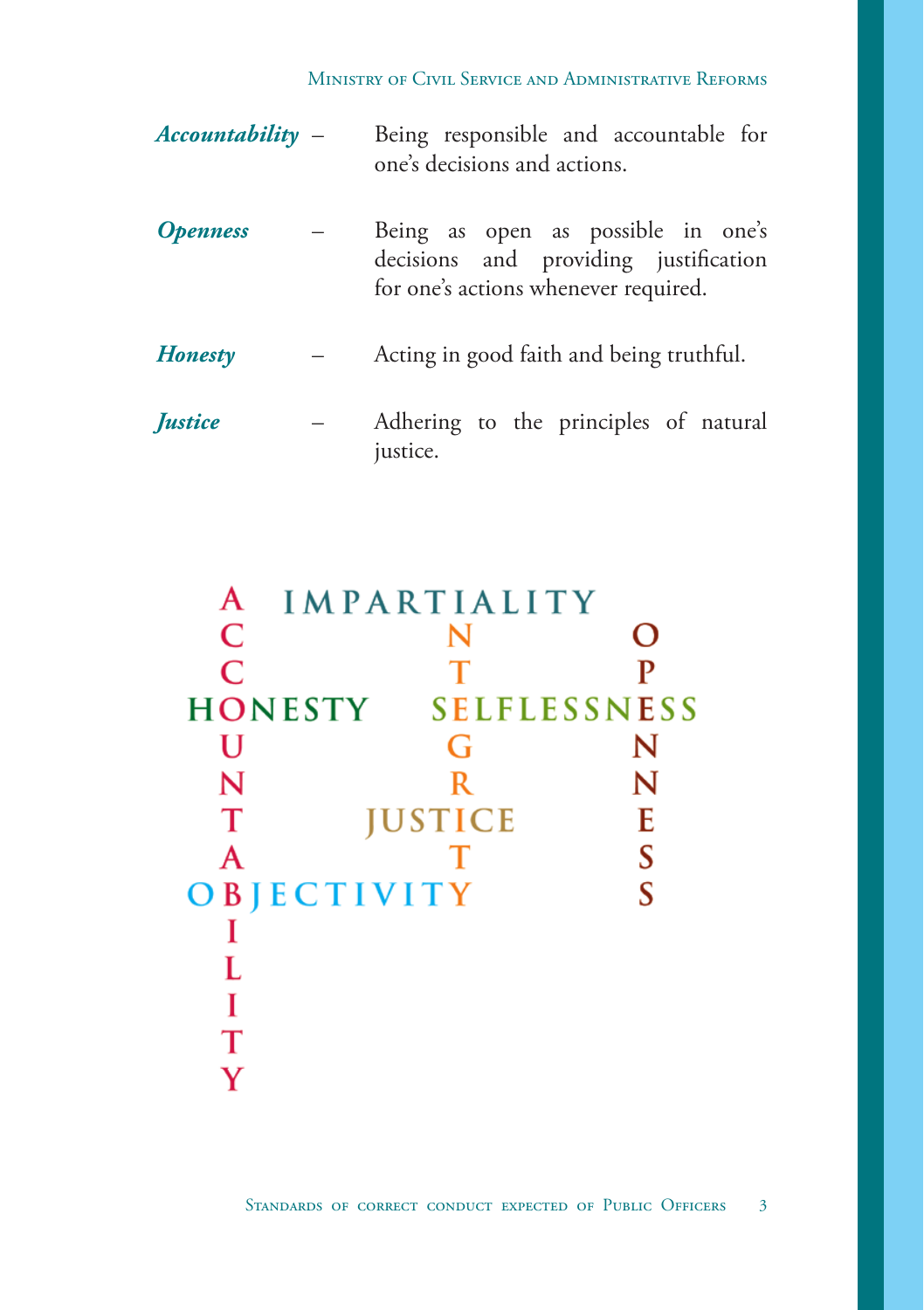#### **3. Personal and Professional Behaviour**

Public Officers, in the performance of their duties, shall demonstrate a high degree of professionalism and carry out their roles with dedication and commitment to the Civil Service and its core values. They shall comply with and uphold the law, and project a good, right and positive image of the Civil Service. They shall deal with the public fairly, efficiently, promptly, effectively and to the best of their abilities.

In the performance of their duties, Public Officers shall not act arbitrarily or to the detriment of any person, group or body and shall have due regard for the rights, duties and relevant interests of others. They are, in addition, required to respect the privacy of individuals when dealing with personal information.

Public Officers have the duty to always conduct themselves in such a way that confidence and trust of the public in the integrity, impartiality and effectiveness of the Civil Service are preserved and enhanced.

Public Officers also have a duty to treat the public and their colleagues with courtesy and respect. They shall therefore:-

- not cause embarrassment to colleagues or members of the public by their dress, speech or behaviour;
- not consume any alcoholic drink, not use and/or abuse illicit drugs or controlled substances; consuming alcoholic drinks in a public place, which also includes the workplace, is an offence liable to a fine not exceeding Rs 10,000 and imprisonment for a term not exceeding 12 months under the Public Health Act;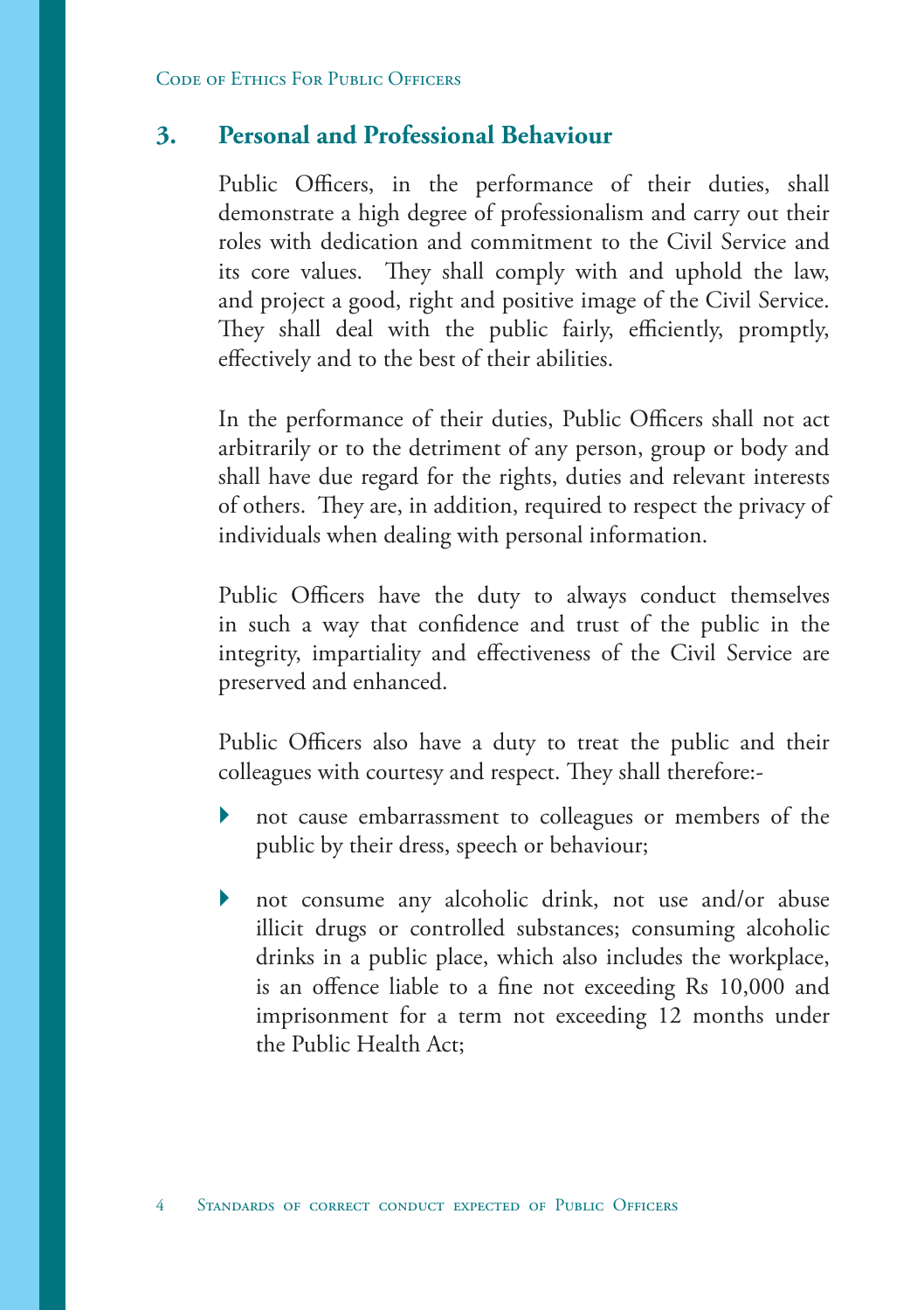- not smoke any tobacco product while on duty or in any public place or any other indoor area which is open to the public or where the public is permitted to have access; smoking in a public place is an offence liable to fine and to imprisonment for a term not exceeding 12 months and a third or subsequent conviction.
- not engage in gambling by any means at the workplace;
- not cause distress to their colleagues, or otherwise contribute to disruption of the working atmosphere in the workplace;
- not discriminate against any person on ground of sex, marital status, colour, race, ethnic or national origin, age, disability, political opinion, occupation, status, sexual orientation, religious or ethical beliefs;
- not harass, bully or otherwise intimidate members of the public or colleagues;
- respect the privacy of individuals; and
- have due regard for the safety of the public and colleagues at the workplace.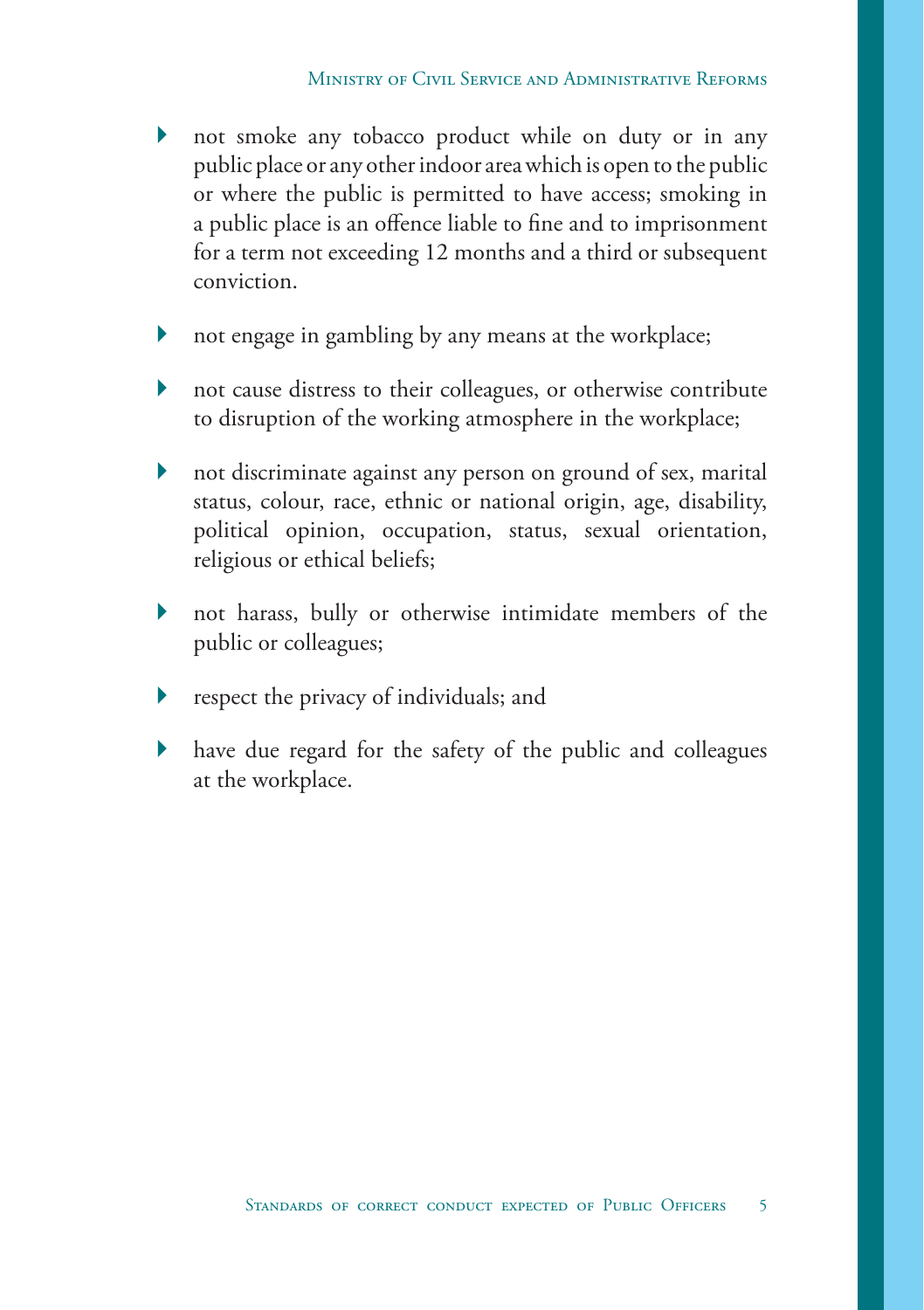#### **4. Adopting a Green Behaviour**

Public Officers, as responsible citizens, have a key role to play to ensure the sustainable development of Mauritius. A 'Green Government' requires the effort of one and all so as to achieve the 'Maurice Ile Durable' goal.

Both policies and day to day activities should be in line with best environmental and sustainable development practices. This implies making judicious use of limited resources to meet current development imperatives without jeopardizing the availability of these same scarce resources for future generations.

Public Officers should encourage 'green behaviour' at work and lead by example by developing a 'green mindedness' demonstrated by the following concrete measures, amongst others:

#### **Policy**

- by taking into account the environmental aspect and sustainable development practices when adopting policies; and
- by mainstreaming environmental considerations whilst adopting policies;

#### **Saving Paper**

- by reducing paper used;
- by re-utilizing used envelopes;
- by using both sides of a sheet;
- by limiting the number of photocopies;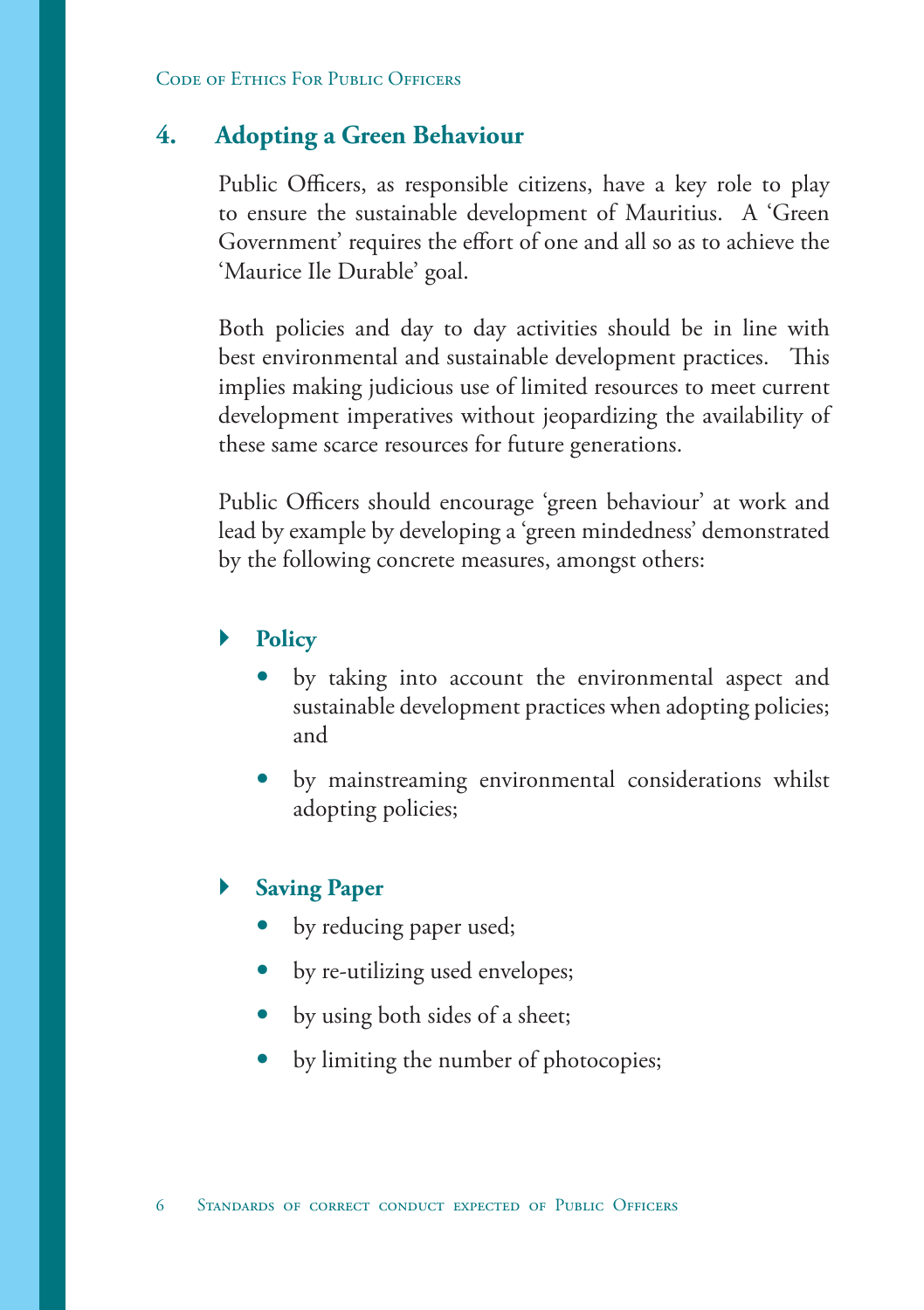- by thinking twice before pushing the 'print' command;
- by always asking "is the copy/print really required? Is the whole document needed or only a few pages?";
- by sharing documents;
- by capitalizing on the use of IT send more documents, especially bulky ones, by e-mail; and
- by using misprints as notepaper;

#### **Saving Energy**

- by optimizing the energy settings for computers and other electrical devices;
- by switching off office lights in unutilized spaces and electrical appliances such as air conditioners, fans and computers when not in office and at the end of the working day;
- using natural lighting and ventilation as far as possible;
- by using air conditioners carefully as per set norms;
- by plugging in scanners and other devices that are used periodically only when in use;
- by cutting down on the use of the lift using the stairs is so much better for the health!
- by walking short distances instead of using the car; and
- by promoting the use of renewable energy;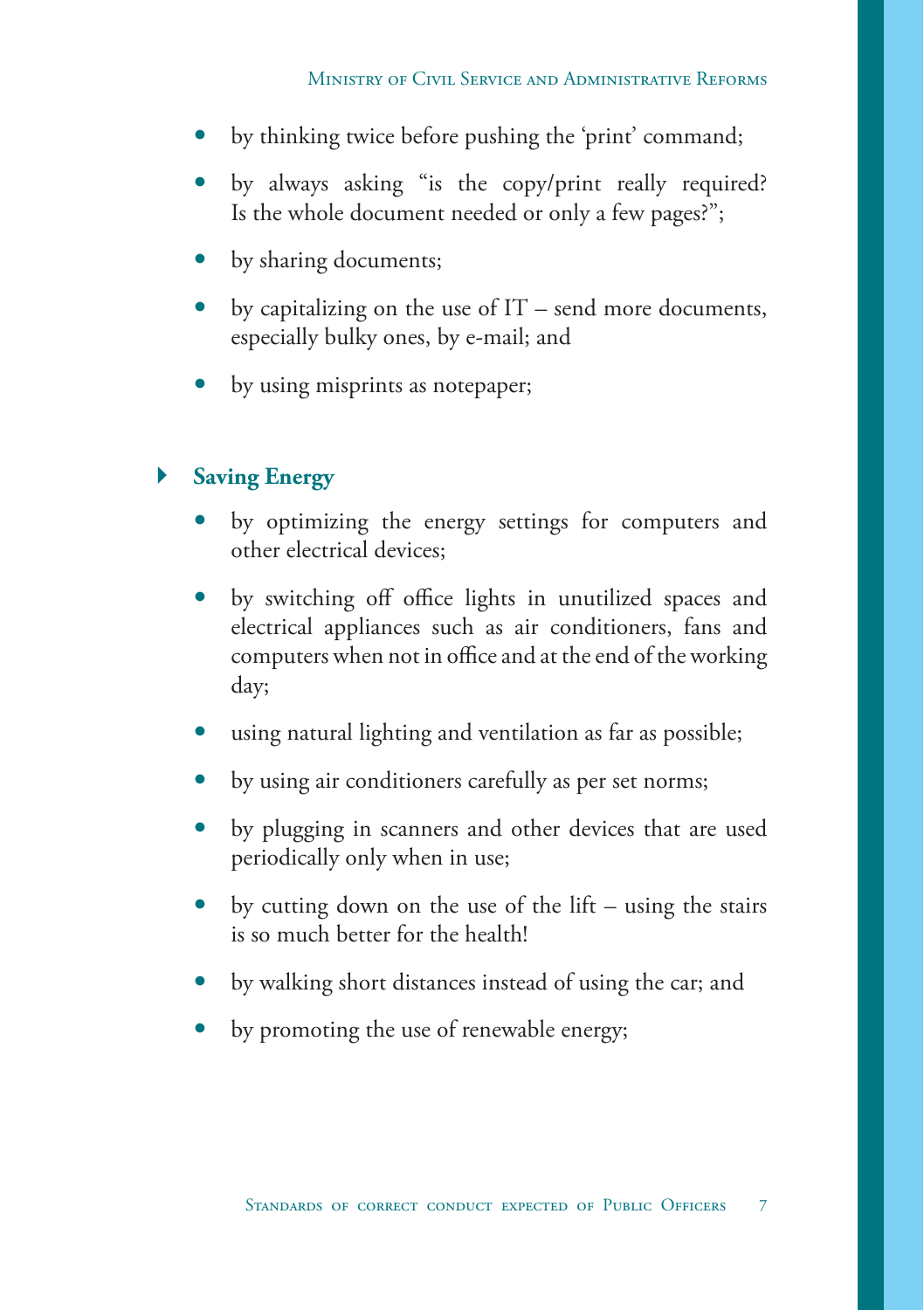#### Code of Ethics For Public Officers

#### **Saving water**

- by using water in a responsible way;
- by turning off taps when not in use;
- by ensuring proper maintenance of waterworks to avoid leakages; and
- by using water efficient devices, e.g. installing taps which shut off automatically after use;

#### **Recycling**

- by sorting paper from other wastes; and
- by recycling paper and disposing of wastes in a responsible way;

#### **Sustainable Choices**

- by always making sustainable choices;
- by purchasing products and services that are environmentally friendly; and
- by respecting ecosystems and the natural environment.

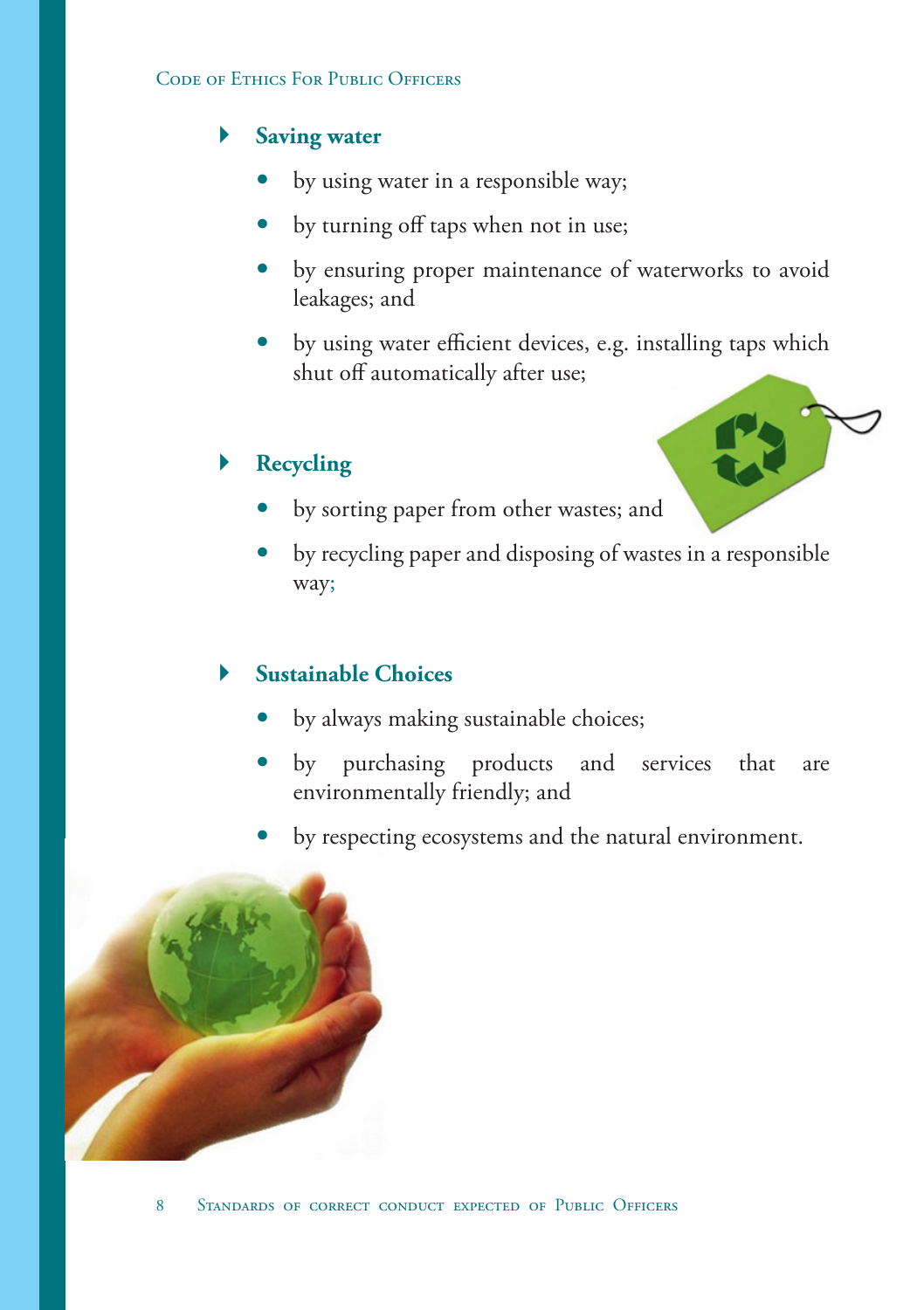#### **5. Obligations to the Government of the Day and Relationship with Ministers**

In broad terms, the first priority of Public Officers is to carry out Government policy. They shall fulfill their lawful obligations to the Government with professionalism and integrity. In so doing, they are expected to act in a manner that will bear up against the closest public scrutiny.

Ministers bear political responsibility for government policies and Public Officers have a long-established role in assisting with the development as well as implementation of such policies. The relationship between Public Officers and Ministers shall be based on mutual trust and confidence. Public Officers shall work with their Ministers to the best of their abilities, with integrity, courtesy and respect.

Public Officers shall –

- provide Ministers with honest, impartial and comprehensive advice;
- not willfully supply incorrect or misleading information to Ministers;
- not withhold relevant information from Ministers;
- not obstruct or unduly delay any decision;
- not attempt to undermine or improperly influence any Government policy; and
- carry out decisions of Government efficiently, effectively and economically.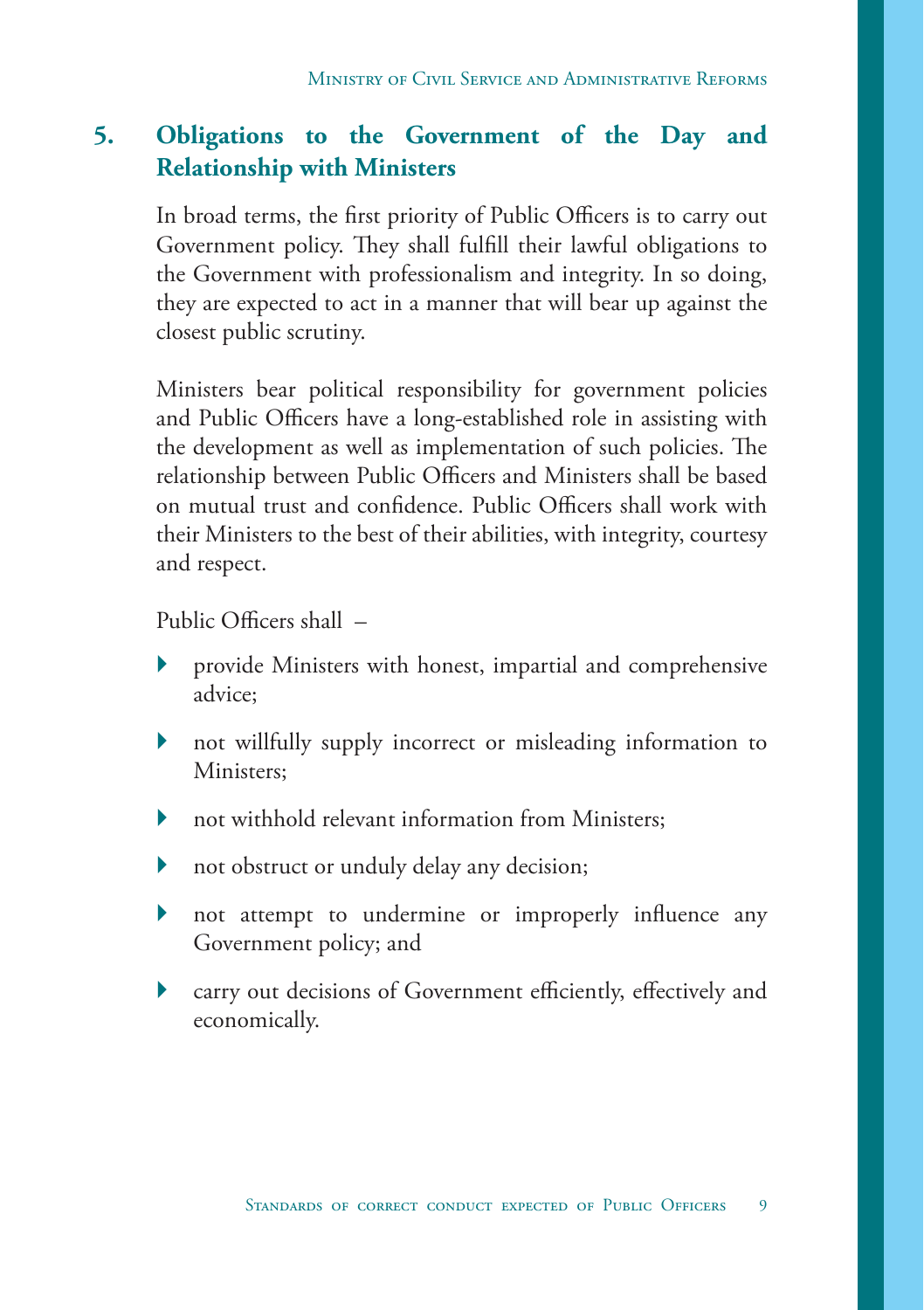#### **6. Good practices during a Pre-Election period**

The pre-election period, starting as from the date of issue of writs for an election or dissolution of the National Assembly until the declaration of the election results, or in the event of a change of Government, until the new Government is appointed, is characterized by a period of reduced decision making. Care should be exercised when taking decisions, particularly with regards to expenditure. While routine government business should proceed as usual, Public Officers should, during such a period, exercise restraint in so far as the making of significant appointments or entering into major contracts or undertakings are concerned, where they may unduly limit the freedom of action of any incoming Government.

Public Officers should avoid becoming possibly the subject of complaints for having been used to further or foster partisan purposes. They should, in particular:

- not use government resources or their positions to support particular issues or parties during the election campaign;
- not become caught up in party political activities or be used for logistical support for political functions;
- not wear political badges or display political matter; and
- when scheduled to speak at public functions, avoid controversial issues and limit their statements to facts and matters of administration.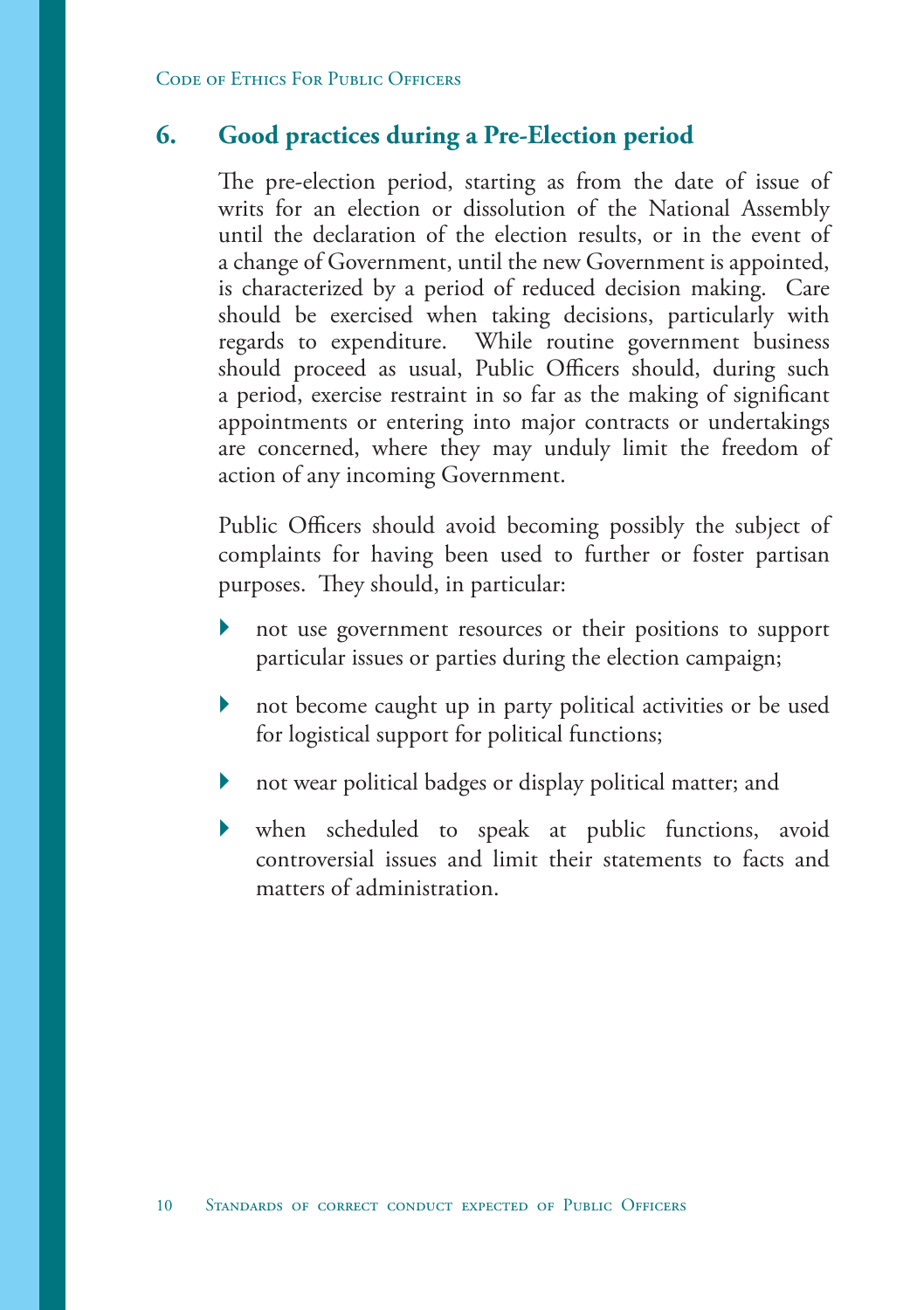#### **7. Political Impartiality**

Whatever be their own political beliefs, Public Officers owe loyalty to the Government of the day. They should always serve the Government of the day. Public Officers should observe political neutrality in their day-to-day functions and avoid activities likely to impair, or seen to impair, their political impartiality or the political impartiality of the Civil Service. They should not, therefore, act in a way that is determined by party political considerations or use official resources for party purposes.

#### **8. Responsibility towards the Public**

Public employment carries with it a unique obligation to uphold the public interest and this demands that people working in the Civil Service attain standards of professional behaviour which will maintain public confidence and trust.

Public Officers shall in all circumstances be polite, courteous and respectful towards the public. They shall treat members of the public with fairness and equity.

Public Officers shall address the needs of any member of the public regardless of the status, religion or sex of the person.

Public Officers shall understand that, while discharging their duties, they are doing no favour to members of the public. They shall diligently, fairly and sympathetically attend to inquiries from members of the public.

It is the duty of Public Officers to give to the public any information required or advice and to provide reasonable assistance. Public Officers shall help the public to understand their rights and obligations.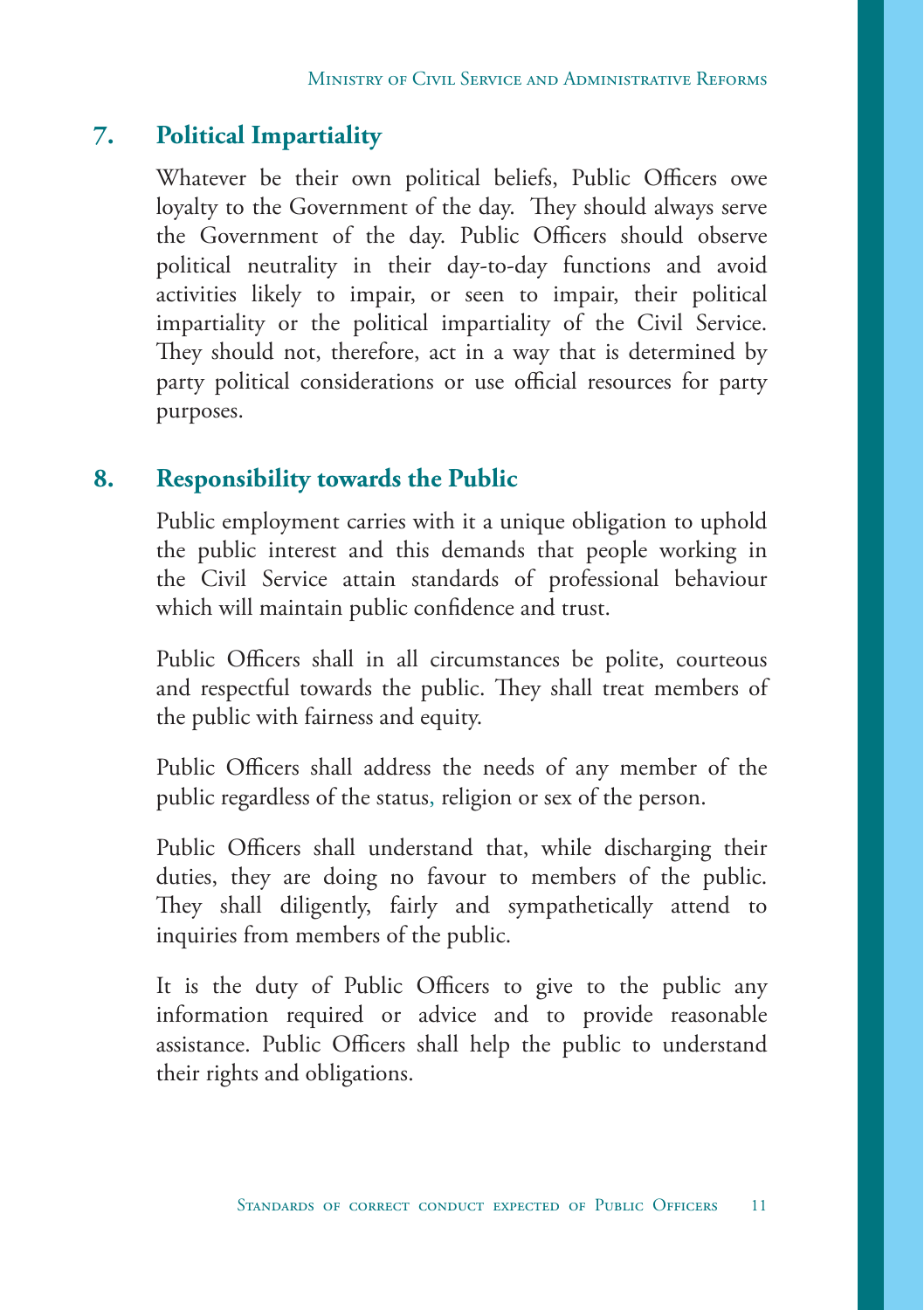#### Code of Ethics For Public Officers

When Public Officers exercise discretionary powers, they shall ensure that they take all facts relevant to the case into consideration.

Public Officers shall also respect the confidential nature of certain information disclosed to them by members of the public for procedural purposes.

#### **9. Conflict of Interest**

A conflict of interest may be defined as a situation where the private interests of a Public Officer compete or conflict with the interests of the Government or the Officer's public duties in such a manner as to influence the objective exercise of his official or public duties.

Conflicts of interest include pecuniary interests (*i.e. financial interests or other material benefits or costs*) or non-pecuniary interests (*i.e. favouritism, cronyism, nepotism, political, religious, family or other interests*). They can involve the interests of the Public Officer, members of his immediate family or relatives (*where these interests are known*), business partners or associates, or his friends.

Public Officers shall avoid situations in which their private interests conflict, or might reasonably be perceived to conflict, with the impartial fulfillment of their official duties and the public interest. Thus, they shall avoid having any financial or other interests or embark on any undertaking that could directly or indirectly compromise the performance of their duties.

In many circumstances, the conflict, or potential conflict, is known only to the Public Officer. Therefore, in case a conflict of interest arises, the onus is on the Public Officer to disclose promptly, fully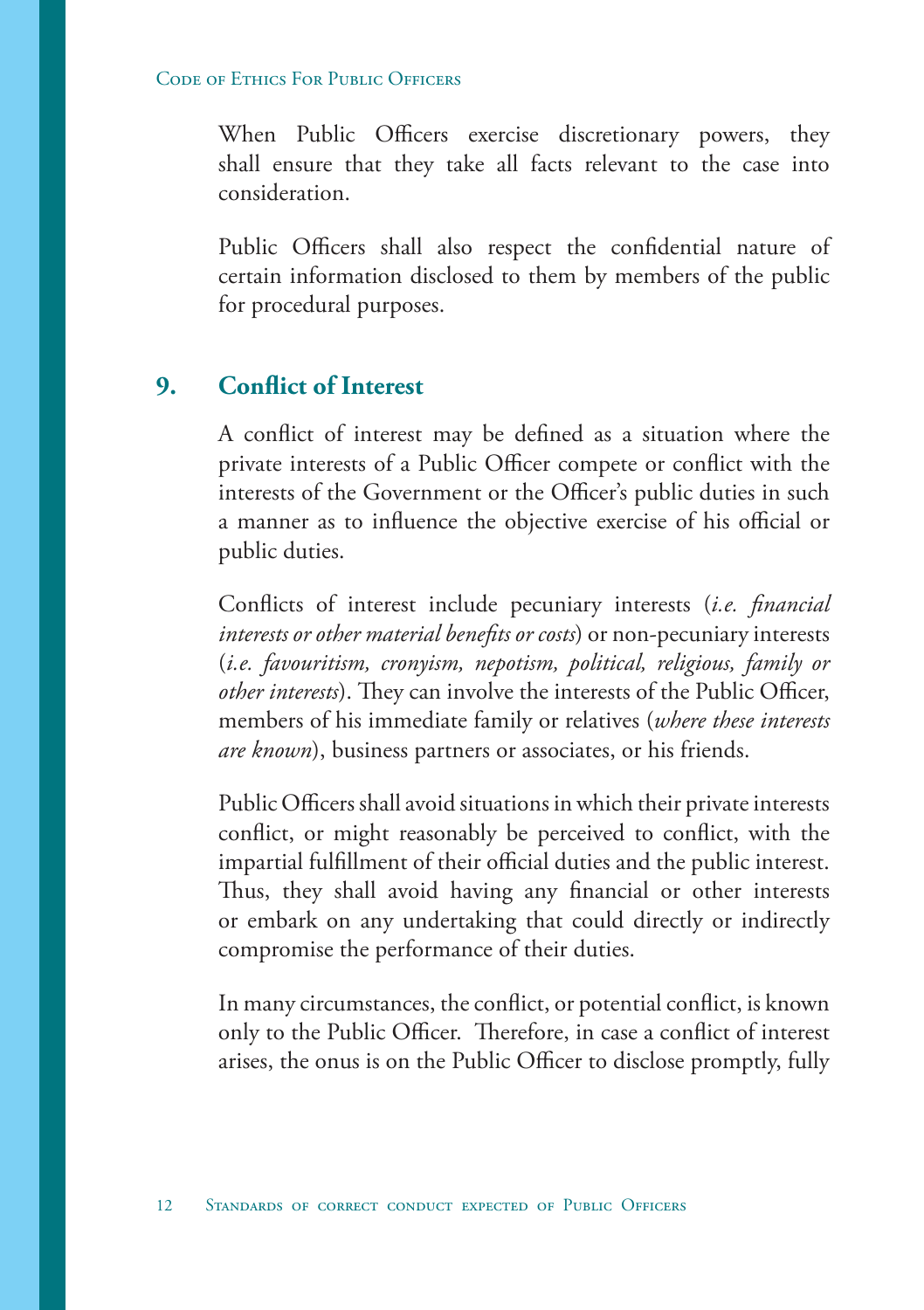and appropriately any actual or potential conflict of interest, he may have in a matter that is the subject of a consideration.

Any Public Officer who fails to disclose his direct or indirect interest in a company, partnership or other undertaking with which the public body (*which employs the Public Officer*) proposes to deal, shall commit an offence under the Prevention of Corruption Act 2002.

#### **10. Outside Employment**

A Public Officer is engaged in outside employment when he works for one organisation and also does paid part-time or casual work for another organisation. It includes operating a business, maintaining a professional practice or providing consultancy services to another person or organisation.

Outside employment:-

- has the potential for creating conflict of interest situations;
- may lead to misuse of Government resources and information; and
- may result in use of Government assets for non-official purposes.

Public Officers shall not engage in any outside employment, for remuneration or otherwise, unless prior approval has been obtained from the Responsible Officer. Public Officers shall not accept employment or engage in activities which may conflict or interfere with the performance of their official duties as this may cast doubt on their own integrity and may adversely affect the image of the primary organisation for which they work and that of the Civil Service.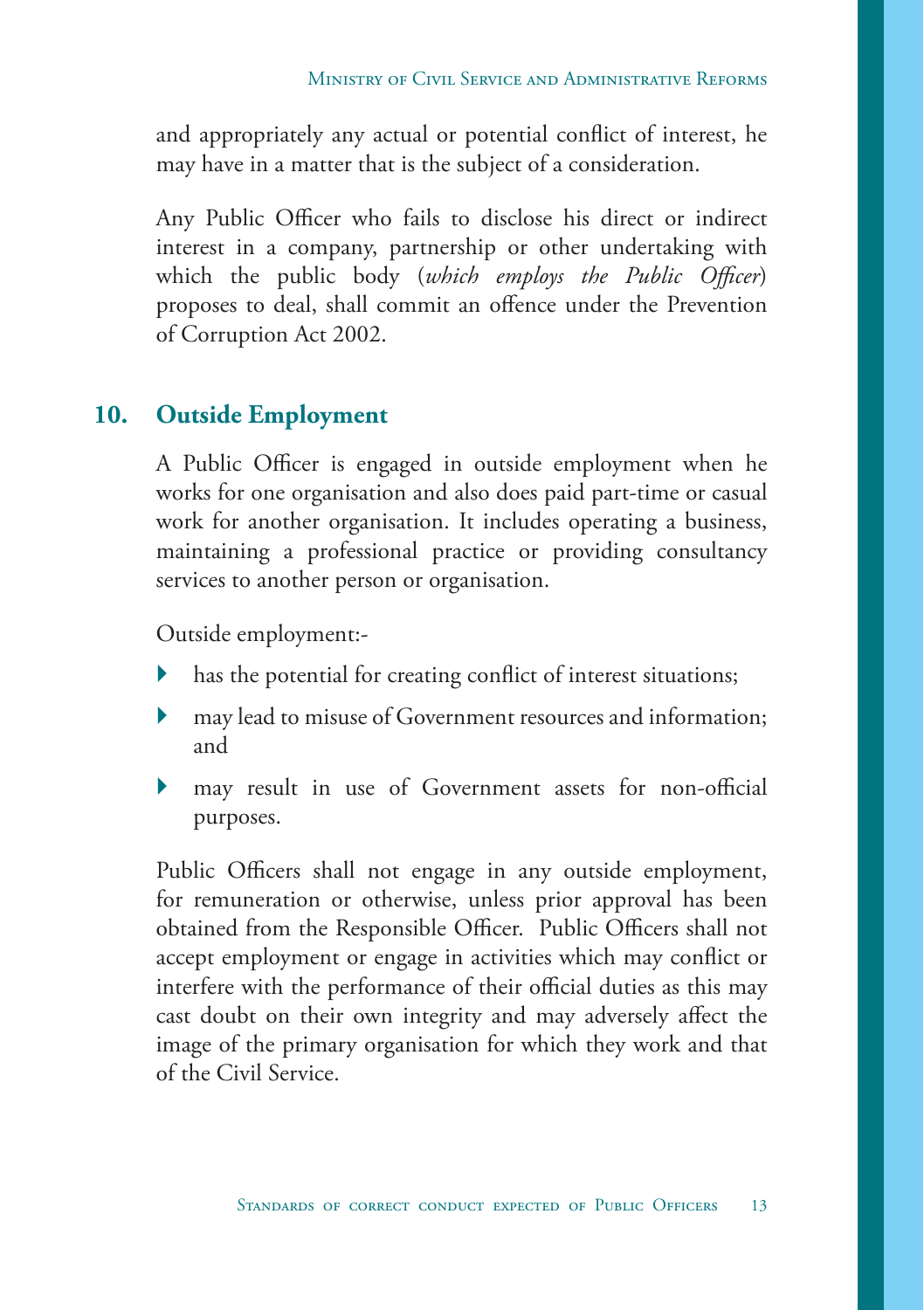#### **11. Disclosure of Information**

In the course of their official duties, it is common for Public Officers to have access to confidential information or other secret documents. Public Officers shall not, in any case whatsoever, misuse such information for their private interests or for the interests of others who may be their close relatives or friends. Public Officers shall ensure that confidential information to which they may have access is kept secret and is not prematurely disclosed, owing to its impact on policies and influence on other Government decisions.

The Public Officer shall disclose such information only if required to do so by law or upon obtaining proper authority and approval concerning the nature and extent of information to be disclosed. In these cases, the information disclosed shall be factual and shall not be altered in any way that would cause prejudice to the public institution.

Public Officers reporting information shall not make any public comment or give their opinion on the information disclosed or on any official policy or practice. '*Public comment*' includes taking part in public speaking engagements, making comments on radio and television and expressing views in letters to the newspapers or in books, journals or notices or where it might be expected that the publication or circulation of the comment will spread to the community at large.

Public Officers shall be bound by, and shall continue to observe, their duties of confidentiality after they leave the service.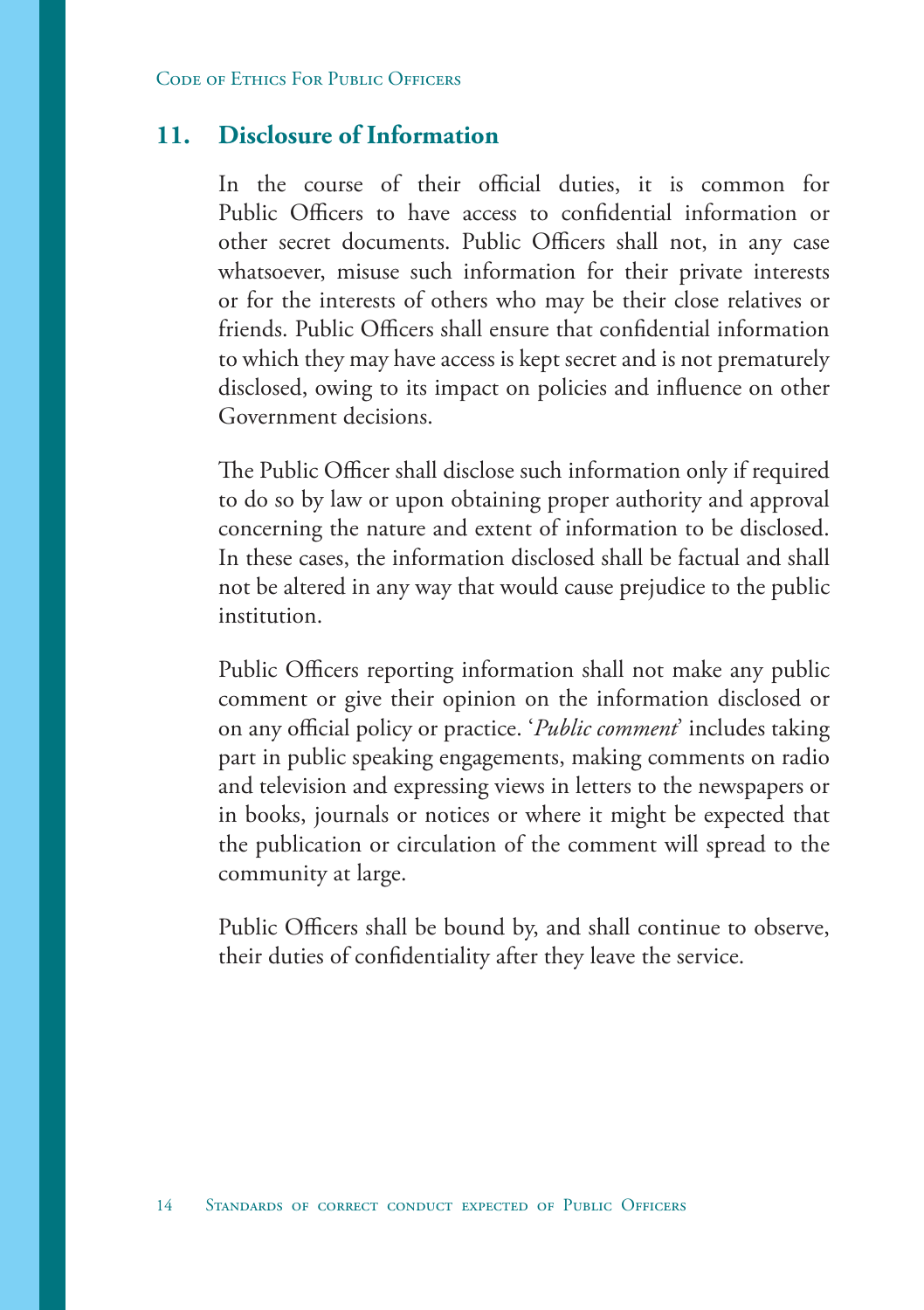#### **12. Use of Public Resources**

Public Officers shall play a leading role in ensuring security over Government assets. Thus, as direct users, Public Officers shall ensure that assets and other facilities (*such as transport, stationery, telephones or secretarial services)* provided to them for official duties or functions, are used strictly for those duties and for no other purpose.

Public Officers shall be scrupulous in their use of public property and services and shall not permit their misuse by any other person or body. They shall manage Government assets and resources effectively and efficiently. They shall strive to obtain value for money and to avoid waste or extravagance in the use of public resources.

Public Officers shall exercise care over government equipment, vehicles or records in their possession or for which they are responsible. They shall avoid creating situations where it is perceived that Government assets are improperly used for their own or any other person's or body's private benefit.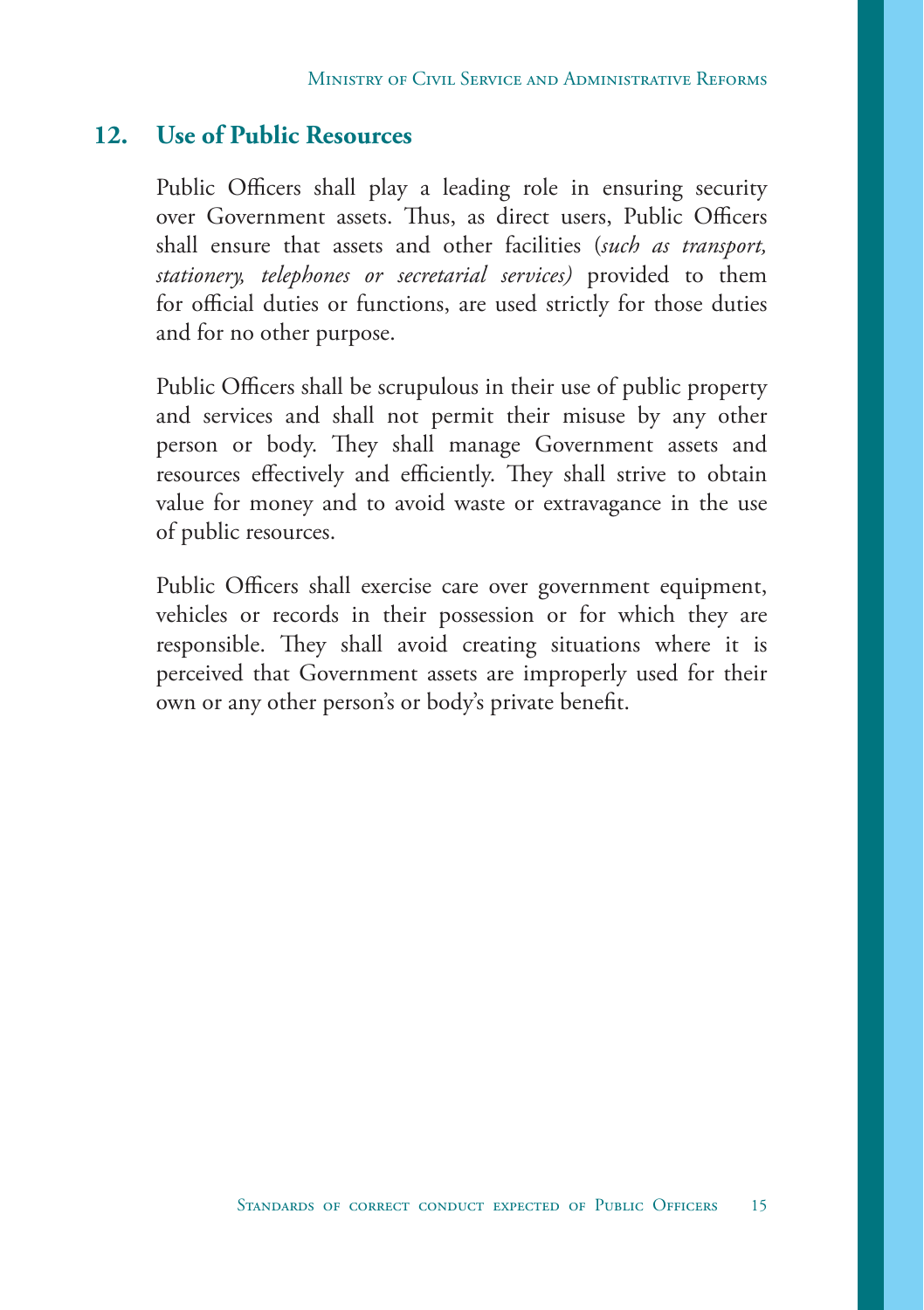#### **13. Acceptance of Gifts and Other Benefits**

Public Officers shall not abuse their official position for personal gain. They shall not solicit or accept gifts, rewards or benefits, which might compromise their integrity and that of their organisation and the Civil Service. Gifts or benefits include, but are not restricted to, free or less than market value accommodation, entertainment, hospitality and travel.

A Public Officer shall not demand or accept gifts, favours, hospitality or any other benefit for himself or his family, close relatives and friends, or persons or organisations with whom he has or has had business or political relations, which may influence or appear to influence the impartiality with which he carries out his duties or may be or appear to be a reward relating to his duties.

A Public Officer shall not offer or give any advantage in any way connected with his position, unless lawfully authorised to do so. A Public Officer shall not seek to influence for private purposes any person or body, including other Public Officers, by misusing his official position or by offering with personal advantages.

A Public Officer shall not allow himself to be put, or appear to be put, in a position of obligation to return a favour to any person or body. Nor should his conduct in his official capacity or in his private life make him susceptible to the improper influence of others.